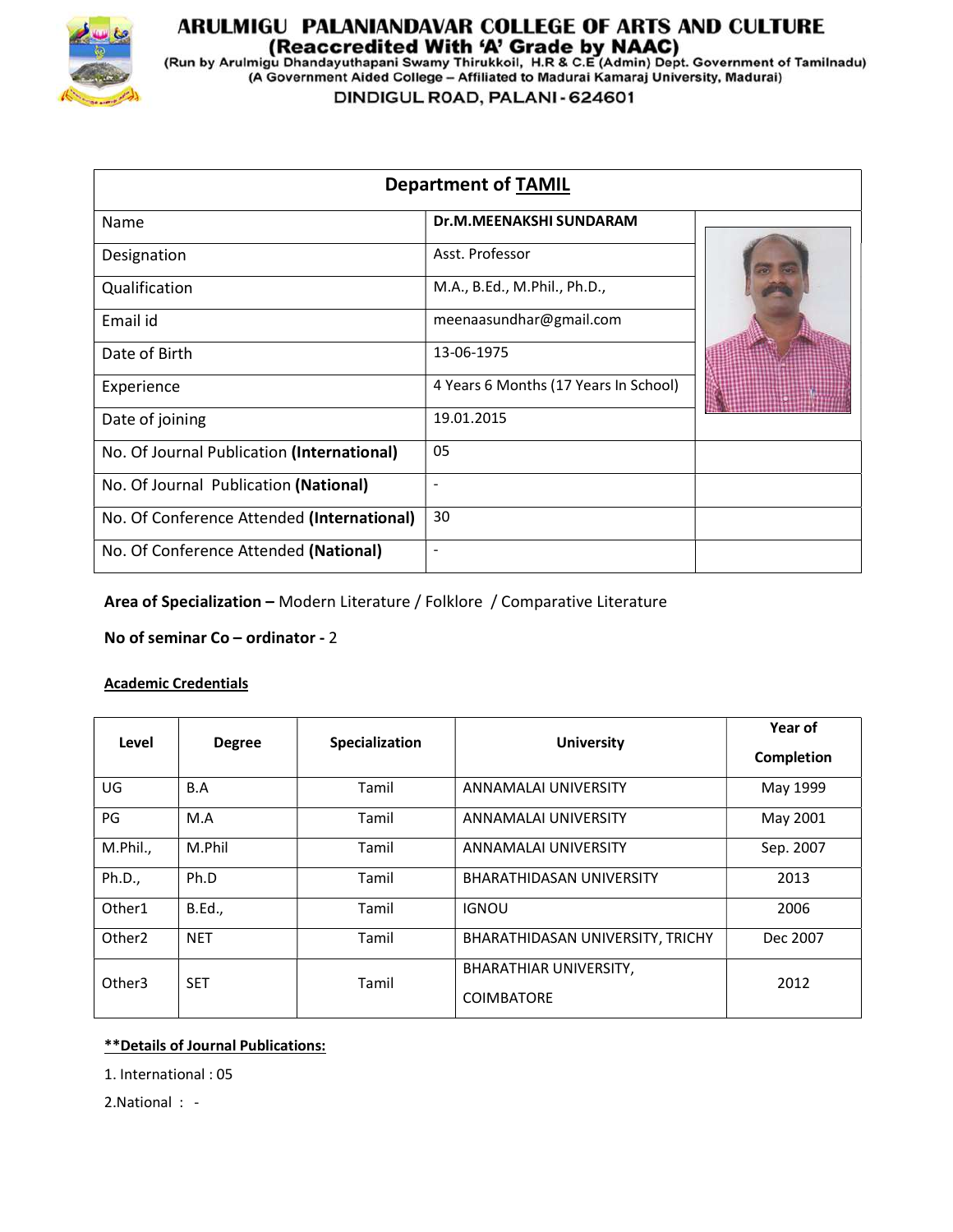### \*\*Details of Conference/Seminar Attended:

- 1. International : 30
- 2. National

No. of books / Booklet Published – 8

No.of Articles in popular magazine – 75

Literary Lecture delivered – 25

### \*\* Attach Separate Sheet

Research Supervisor

M.Phil - 2

Ph.d -1 ( On Going)

# Service Rendered in Professional bodies outside the College

- (1) Co Ordination : Tamil Literary Social and Cultural Research Centre Research Centre,
- (2) Founder : Pothini Tamil Sangam, Palani
- (3) President and

District Council Member : Tamilnadu Progressive Writers association, Dindigul District.

### Awards Received :

Best Short Story Writer – Tamilnadu Govt prize - 2008

### 1. ILAKKIYA SEMMAL

World Tamil Poets writers and Researchers Organisation.

# 2. KAVI PEROLI

Chozha Arakkattalai, Tiruvarur 2004

### 3. KAVICHELVER

Tamilnadu Thiruvalluvar Tamil Art literary organisation, chennai 2017.

# 4. ASOKAMITRAAWARD

Tamilnadu Progressive Art and literary Form- Theni 2018

### 5. SIKARAM

lilterary award - Sigaram magazine and Trust, Erode 2019

# 6. VAZHKAI SATTAM

Award -Vanalthi pathippagam, Chennai - 2018

### 7. Best Book Award

2018 - Bharathi Tamil Sangam, Kambam

# 8. D.Litt Honourary Doctorate Award

University of South America

# 9. STAR PASSION AWARD for Literature, 2019.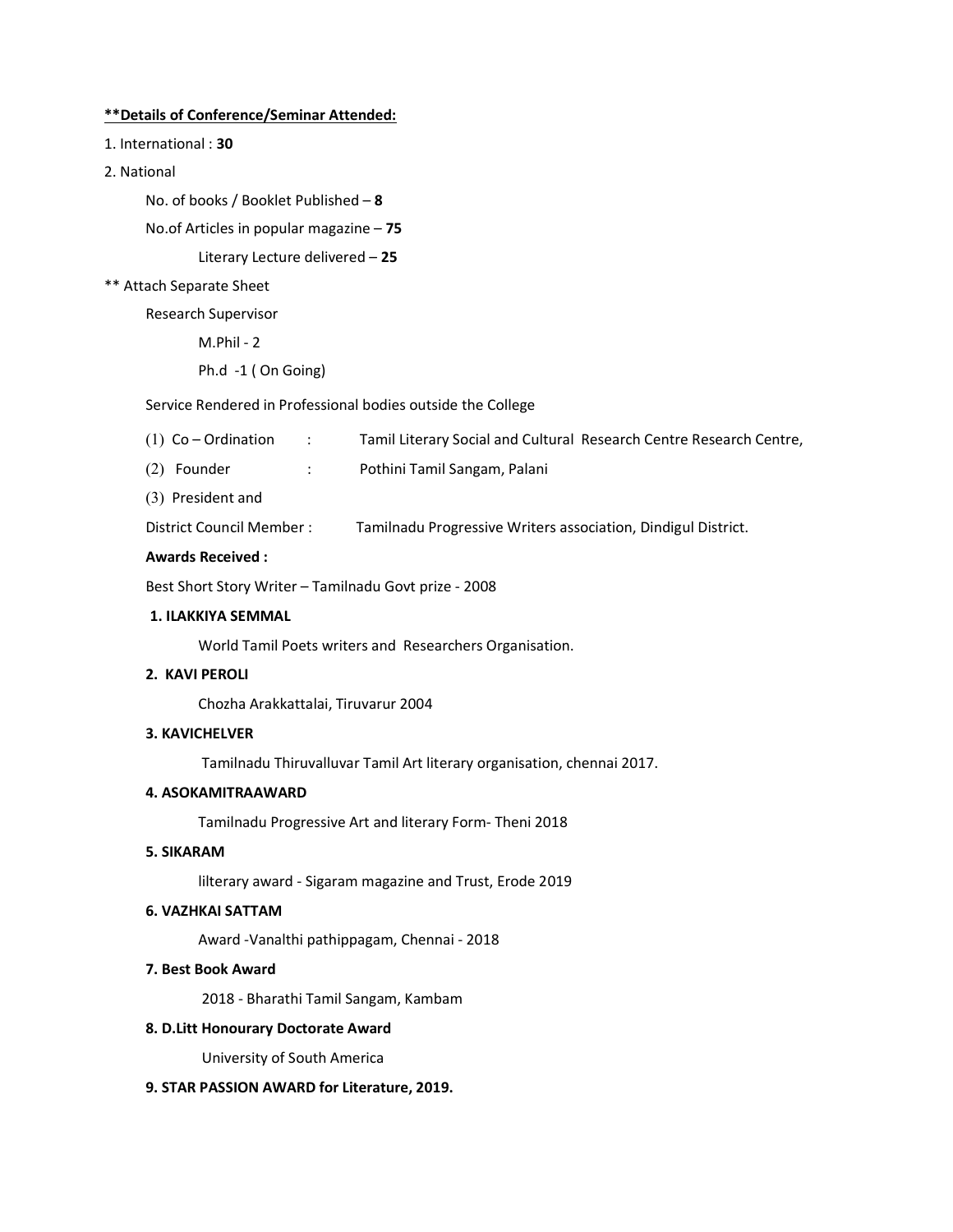### Received literary Prizes

- 1. DINAMALAR T.V.R. Memorial Short Story First Prize 2006
- 2. DINAMALAR -T.V.R. Memorial Short Story First Prize 2010
- 3. DINAMANI NEYVEL Book Fair Short Story Special Prize 2004
- 4. Thanjai Nagai, Tiruvarur Writers Association First prize 1996
- 5. Beloved Tamil Poet Vairamuthu Prize 2010
- 6. Amuthasurabi Vindan Short Story Third prize 2011
- 7. Kantharvan memorial Short Story Competition Special prize 2011
- 8. Kalaimagal magazine Novel First Prize 2010
- 9. Chennai Thiyagigal Maiyam Essay Competition First Prize 2010

### Media Participation

Kavi Arangam - Jaya TV, All India Radio, Trichy.

Short Story Presenting - All India Radio Trichy

### Drama Writing for Radio Programme

- 1. Velilcha Vilakkugal A.I.R. Trichy
- 2. Vazhaigal

### Releasing Books Names

### Poems Collections

- 1 Theekkul Manathai vaithal
- 2. Mounangalal mozhi Neithu
- 3. Thimir Pidithalaiyal Sorkal
- 4. Marutha Thinai
- 5. Nithilap pavai

### Short Story Collection

6. APPA Vassam

### Literary Essay Collection / Research

- 7. Aiyvu Thadangal Nadappum Nagarvum
- 8. Samugamum Kavithai punaivum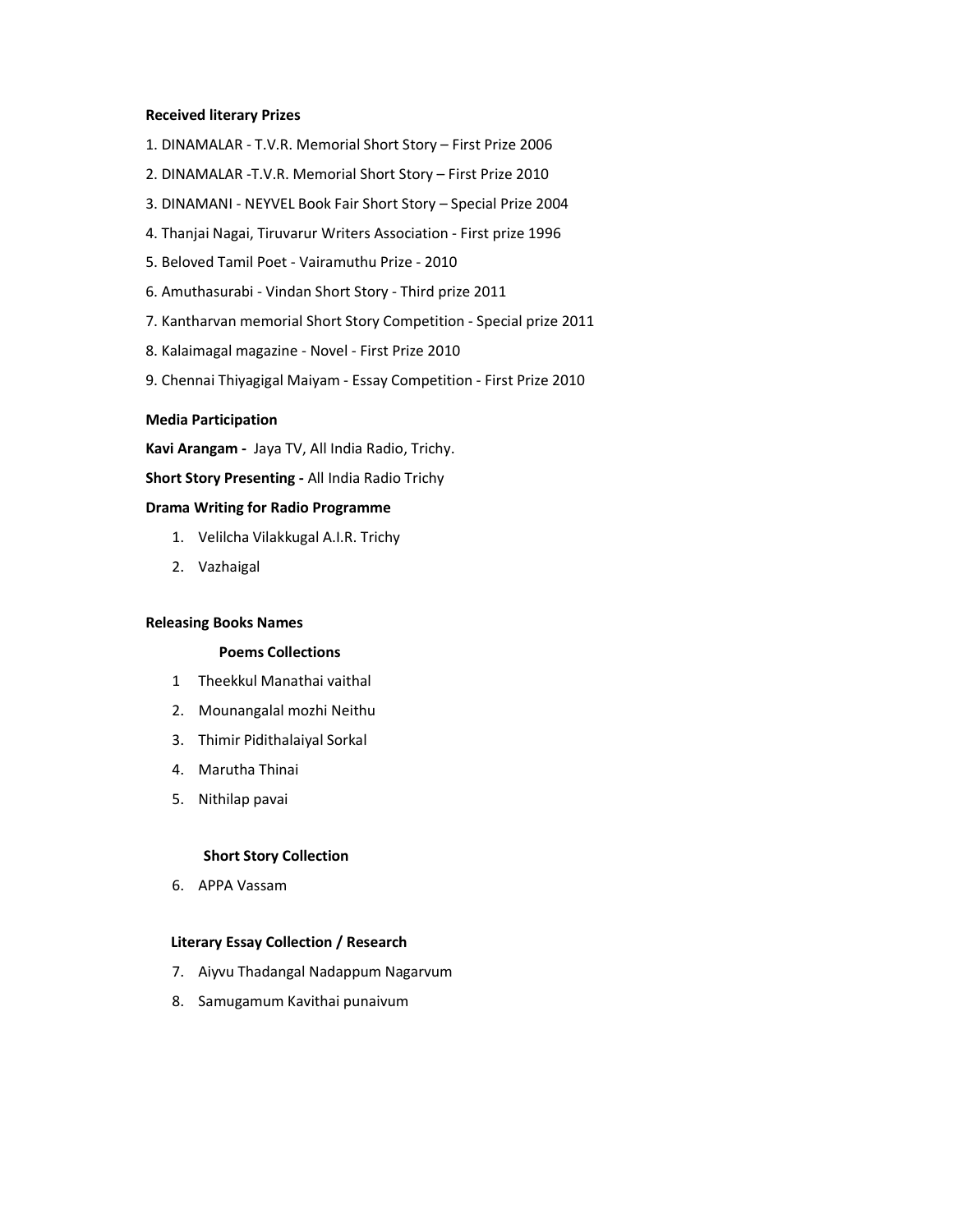# ஆய்வுக் கட்டுரைகள் விபரம் ்பூ<sub>னைவா</sub>.<br>முனைவா் மா. மீனாட்சி சுந்தரம் உதவிப் பேராசிரியர், தமிழ்த்துறை

| வ.<br>எண்        | கட்டுரைத் தலைப்பு                                                  | நிகழிடம்/வெளியிட்ட இதழ்                                             | நாள்                | <b>ISBN/ISSN</b>                      |
|------------------|--------------------------------------------------------------------|---------------------------------------------------------------------|---------------------|---------------------------------------|
| 1                | தமிழ்க் கவிதைகளில்<br>பெண்களும் பெண்<br>மொழியும்                   | ம.தி.தா.இந்து கல்லூரி,<br>நெல்லை                                    |                     |                                       |
| $\boldsymbol{2}$ | புதுக்கவிதை - ஐக்கூ<br>ஒப்பிடு                                     | பூண்டி புட்பம்<br>கல்லூரி,தஞ்சை                                     | 2009                |                                       |
| 3                | கலைஞரின் பயணக்<br>கட்டுரைகளில்<br>தமிழிலக்கியச் சான்றுகள்          | பாரதிதாசன்<br>பல்கலைக்கழகம் திருச்சி                                | 2010                |                                       |
| 4                | அண்ணாவின்<br>ஆரியமாயையும் தற்கால<br>வாழ்வும்                       | மருதம், த.உ.க.கல்லூரி,<br>கரந்தை.                                   |                     |                                       |
| 5                | பித்தன் ஓா் அறிவுசாா்<br>எதிா்நிலை வாதம்                           | கவிக்கோ ஆய்வுத் தொகுதி                                              |                     |                                       |
| 6                | தமிழ் ஐக்கூகவிதைகளில்<br>வாழ்க்கை யதார்த்தங்கள்                    | தில்லி தமிழ்ச் சங்கம்                                               | 2010                |                                       |
| $\overline{7}$   | தமிழச்சி கவிதைகளில்<br>வலிகளும் வதைகளும்                           | பிஷம் ஹீபா் கல்லூரி<br>திருச்சி                                     | 2008                |                                       |
| 8                | கவிதை வாழ்வும்<br>வரலாற்றுத் தடயங்களும்                            | கலைஞா் ஆய்வுத் தொகுதி                                               | 2010                |                                       |
| 9                | தமிழா வழிபாட்டில் நாகம்                                            | தமிழ்ப் பல்கலைக்கழகம்-<br>தஞ்சை                                     | 2011                |                                       |
| 10               | பள்ளு இலக்கியத்தில்<br>மூத்த பள்ளியின் ஆளுமை                       | ம.தி.தா.இந்துக் கல்லூரி,<br>நெல்லை                                  | 21.5.2016           | <b>ISBN</b><br>978-81-909440-8-3      |
| 12               | <b>ஸ்ரீ நாராயண குரு வாழ்வும்</b><br>தேடலும்                        | கரந்தைச் தமிழ்ச்<br>சங்கம்                                          | 23.07.16            | $ISBN - 978 - 81 -$<br>930633-0-6     |
| 13               | தமிழ்ச சிறுகதைகளில்<br>வாழ்வியல் எதார்த்தம்                        | அண்ணாமலைப்<br>பல்கலைக்கழகம்                                         | 08.08.16            | ISBN-978-81-<br>909790-8-5            |
| 14               | சித்தா் இலக்கியத்தில்<br>சமயம் கடந்த மானுடம்                       | $M.K.$ பல்கலைக்கழகம்                                                |                     | ISBN-978-81-<br>910214-6-2            |
| 15               | கலிங்கத்துப்பரணியில்<br>போர்ப்படை வலிமை                            | தேசிய கல்லூரி<br>திருச்சி                                           | 12.12.16            | <b>ISBN</b><br>978-93-80394-77-0      |
| 16               | தேம்பாவணியில் இயற்கை<br>வருணனை                                     | அருள் ஆனந்தா்<br>கல்லூரி, கருமாத்துா்                               | 01.09.16            | <b>ISBN</b><br>9789380622-15-6        |
| 17               | மதுரைக் காஞ்சி<br>போற்றும் மாமதுரை                                 | ஸ்ரீ மீனாட்சி அரசு கல்லூரி                                          | 26.02.16            | <b>ISBN</b><br>978-81-7735850-6       |
| 18               | மதுரையைப் போற்றிய<br>பழந்தமிழ் இலக்கியங்கள்                        | $M.K.$ பல்கலைக்கழகம்,<br>மதுரை                                      | ரசப் 16∴16          | <b>ISBN</b><br>978-81-927457-2-5      |
| 19               | பட்டினத்தார் படைத்த<br>தாய்                                        | மதுரை காமராசர்<br>பல்கலைக்கழகம்                                     | பிப்ரவரி 22<br>2017 | <b>ISBN</b><br>9788193314074          |
| 20               | இயேசு காவியத்தில்<br>காட்சிப் புல வெளிப்பாடும்<br>வருணனைத் திறமும் | ஸ்காட் கல்லூரி<br>நாகா்கோவில்                                       | 31.03.17            | <b>ISBN</b><br>13-978-81-<br>90907484 |
| 21               | இலக்கியங்கள் சுட்டும்<br>மருதநில உணவுகள்                           | விவேகானந்தா கல்விக்<br>கழகக் கல்லூரி,<br>அகஸ்தீஸ்வரம்<br>நாகாகோவில் | செப்டம்பா்<br>2017  | <b>ISBN</b><br>978-93-5279-2528       |